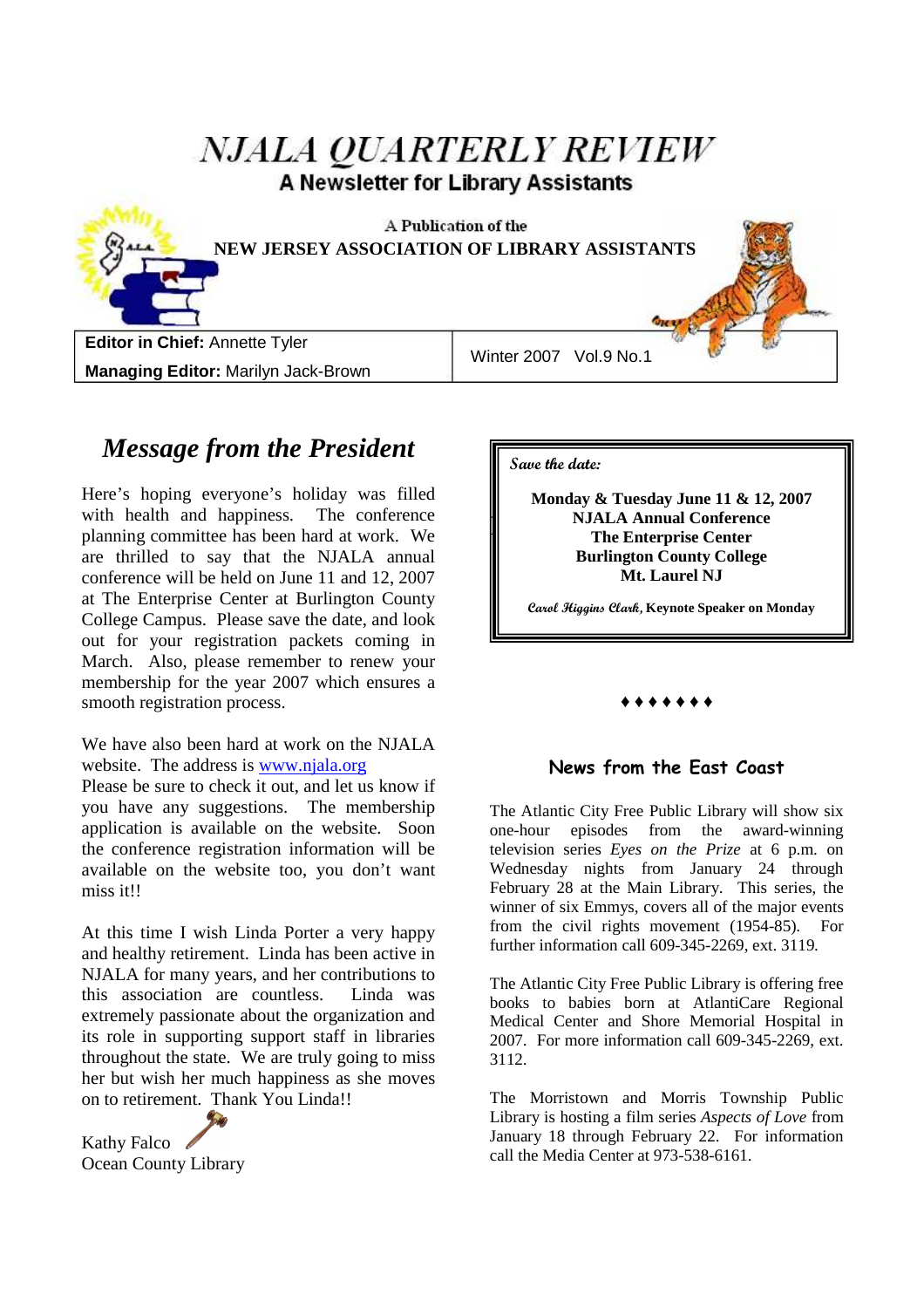# **RITA L. HILBERT SCHOLARSHIP AWARD 2007**

The NJALA Scholarship Committee is proud to announce our annual scholarship award of \$250.00 for the 2007-2008 academic year. This scholarship will be offered to a library support staff person who would like to pursue any degree or certificate program that enhances work skills.

# **REQUIREMENTS**

- 1. Applicant must be a legal resident of New Jersey.
- 2. Scholarships are available to current NJALA members only.
- 3. Recipient must attend any accredited college program or certified post-secondary program.
- 4. Recipient must use the award in a job-related field.
- 5. Applicant must enclose a 150 word essay explaining how this scholarship will help her/him reach career goals.
- 6. If the Scholarship Committee deems a personal interview necessary the applicant must be available to meet with the committee.
- 7. Tuition payment will be sent directly to the institution of enrollment along with the recipient's registration application. Proof of completion of course is required.

If you have any questions or would like an application please contact the Scholarship Committee Chairperson:

> East Orange Public Library Attn: John Guido 21 South Arlington Avenue East Orange, NJ 07018 Phone: 973-266-5601 or E-mail: jguido@eopl.org

All applications must be postmarked by March 31, 2007.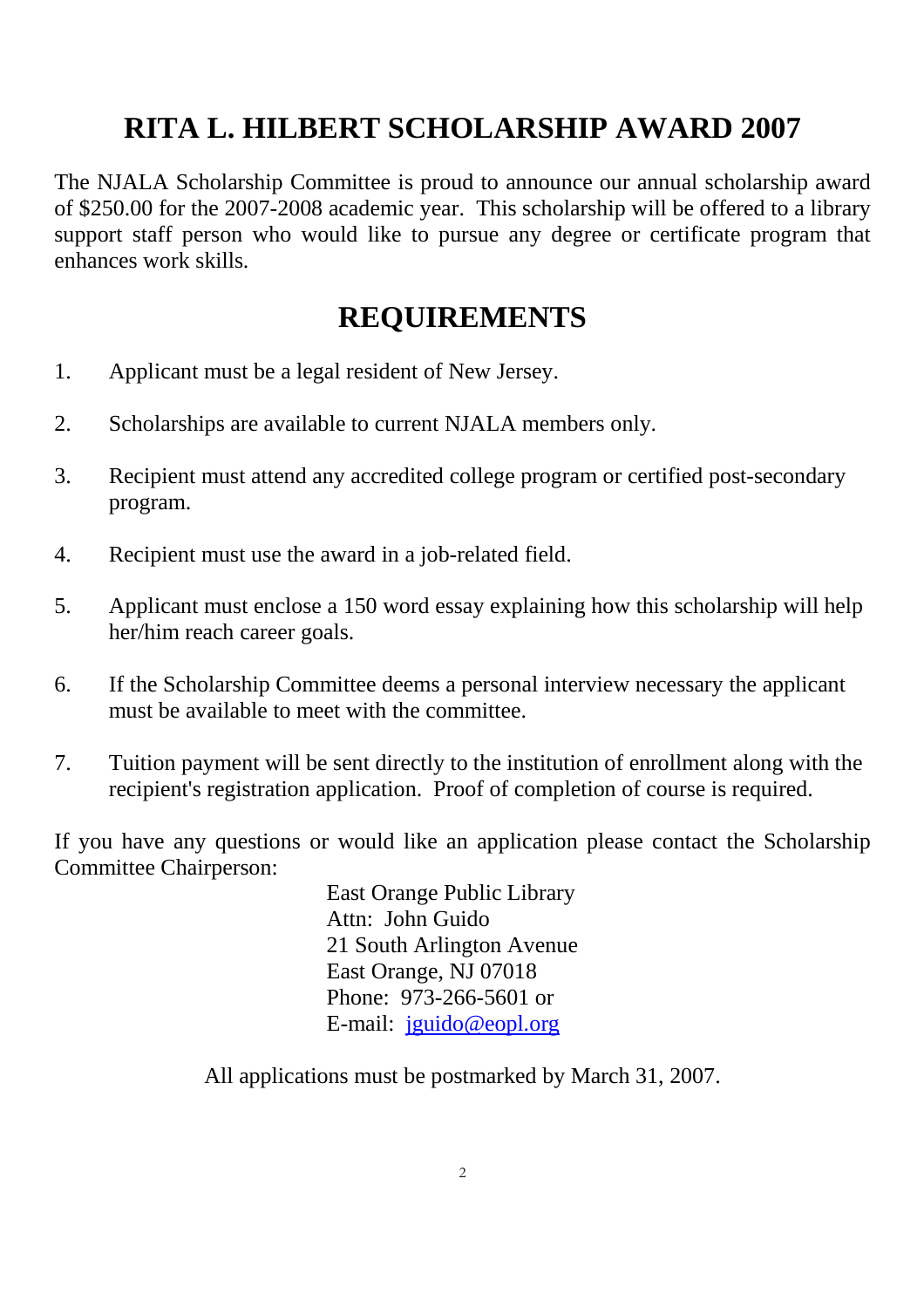# **RITA L. HILBERT 2007 SCHOLARSHIP APPLICATION**

|           | 1. NAME:<br>(Please Print) (Last)                                                                                                                                                                                             | (First)   | (Middle)               |
|-----------|-------------------------------------------------------------------------------------------------------------------------------------------------------------------------------------------------------------------------------|-----------|------------------------|
|           |                                                                                                                                                                                                                               |           |                        |
|           | (Number)                                                                                                                                                                                                                      | (Street)  |                        |
|           |                                                                                                                                                                                                                               |           |                        |
|           | (City)                                                                                                                                                                                                                        |           | (State) (Zip)          |
|           | Phone: Note and the set of the set of the set of the set of the set of the set of the set of the set of the set of the set of the set of the set of the set of the set of the set of the set of the set of the set of the set |           |                        |
|           | 3. Post Secondary:                                                                                                                                                                                                            |           |                        |
|           | Have you applied for admission to any school(s)?                                                                                                                                                                              |           | $Yes.$ No: $\_\_$      |
|           | Have you been accepted for any school(s)?                                                                                                                                                                                     |           |                        |
|           |                                                                                                                                                                                                                               |           | Yes: $\_\_$ No: $\_\_$ |
| 4.        |                                                                                                                                                                                                                               |           |                        |
|           | Education: (College)                                                                                                                                                                                                          |           | (Year)                 |
|           | (Degree)                                                                                                                                                                                                                      | (Major)   | (G.P.A.)               |
|           | Post Graduate Education: (College) (Year) (Degree)                                                                                                                                                                            |           |                        |
|           |                                                                                                                                                                                                                               |           | (Major)                |
|           |                                                                                                                                                                                                                               |           |                        |
|           | Work Experience: (Most recent employment first)                                                                                                                                                                               |           |                        |
| А.        |                                                                                                                                                                                                                               |           |                        |
|           | (Employer's Name)                                                                                                                                                                                                             | (Address) |                        |
|           | (Position/Title)                                                                                                                                                                                                              |           | (Employment Dates)     |
| <b>B.</b> |                                                                                                                                                                                                                               |           |                        |
|           | (Employer's Name)                                                                                                                                                                                                             | (Address) |                        |

**I understand that it may be necessary to be interviewed for this scholarship and agree to make myself available for this interview if so requested by the scholarship committee. I understand that in order to be considered for this scholarship I will be required to submit proof of course completion.** 

**Signature:\_\_\_\_\_\_\_\_\_\_\_\_\_\_\_\_\_\_\_\_\_\_\_\_\_\_\_\_\_\_\_\_\_\_\_\_\_\_\_\_\_\_\_\_\_\_\_\_Date:\_\_\_\_\_\_\_\_\_\_\_\_\_\_\_\_\_\_\_\_\_\_\_\_\_\_\_\_**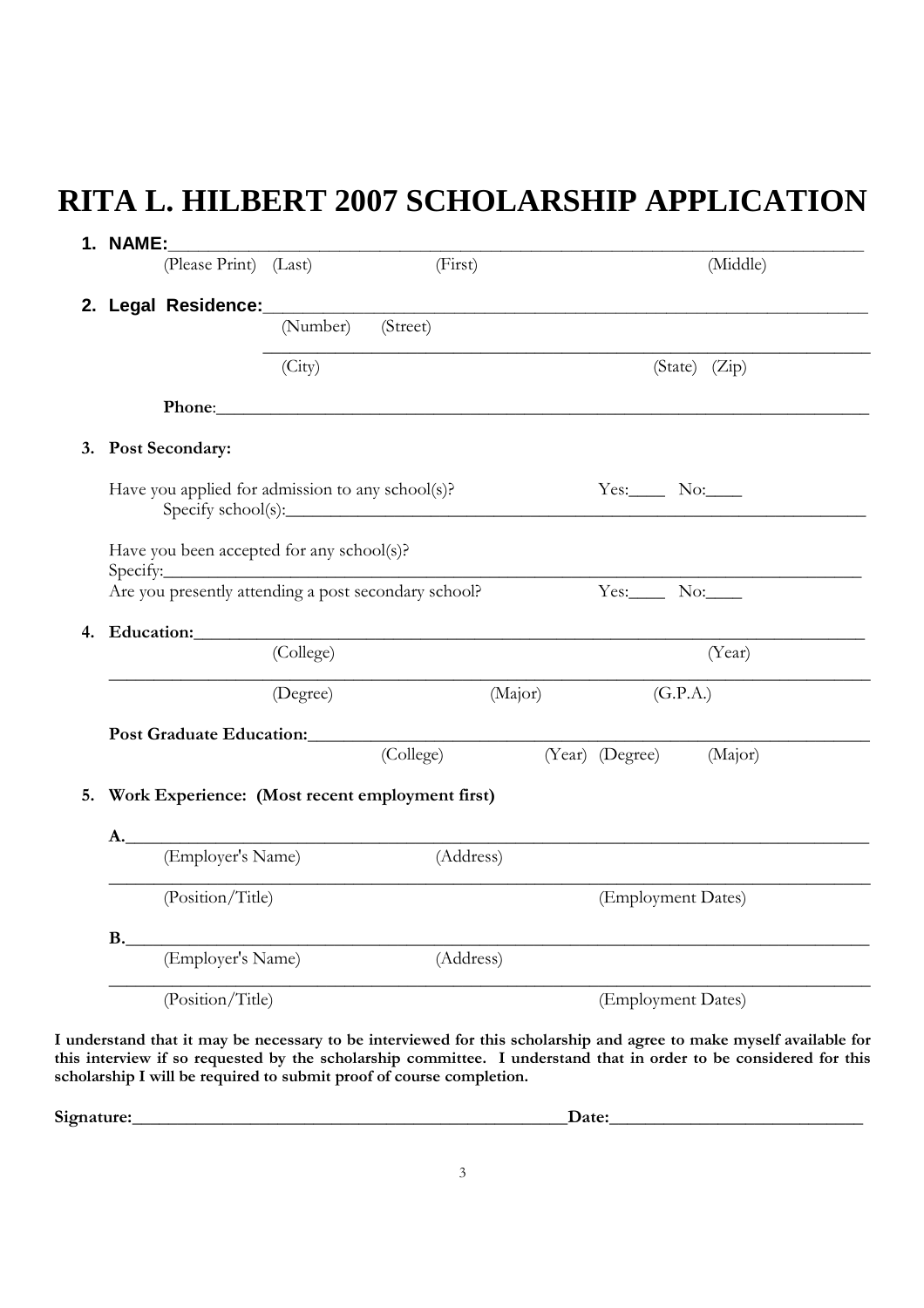## **NJALA RECOGNITION AND KEHNAST AWARDS Application**

Each year at the conference of the **New Jersey Association of Library Assistants** the NJALA Recognition (formerly the Ray Murray Award) and Kehnast awards are presented.

The NJALA Recognition Award is given to a dedicated Director, Trustee, or Librarian in a New Jersey Library or Libraries who encourages and supports participation in career development or activities for library assistants in New Jersey.

The Kehnast Award is given to a dedicated library assistant in a New Jersey Library who has made a significant contribution to the profession or to his/her library and actively participates in career development or activities in New Jersey. This award is named for AnnaMarie Kehnast who served as President and Liaison of **NJALA**.

To submit a candidate for either award please include the following: **Your information**:

| (Please print.) (Last)         | (First) | (Middle)                  |  |
|--------------------------------|---------|---------------------------|--|
| 2. Library name & address:     |         |                           |  |
|                                |         | (Street or P.O. Box $#$ ) |  |
| (City)                         |         | (State) (Zip)             |  |
|                                |         |                           |  |
| <b>Candidate information:</b>  |         |                           |  |
| (Please print.) (Last)         | (First) | (Middle)                  |  |
| 6. Library name & address:     |         |                           |  |
|                                |         | (Street or P.O. Box $#$ ) |  |
| (City)                         |         | (State) (Zip)             |  |
|                                |         |                           |  |
| 9. Award you are applying for: |         |                           |  |

Include an essay of no more than 200 words explaining why the candidate deserves this award. This application along with the essay must be postmarked by March 31, 2007; send them to:

> East Orange Public Library Attn: John Guido 21 South Arlington Avenue East Orange NJ 07018 Phone: 973-266-5601 Email: jguido@eopl.org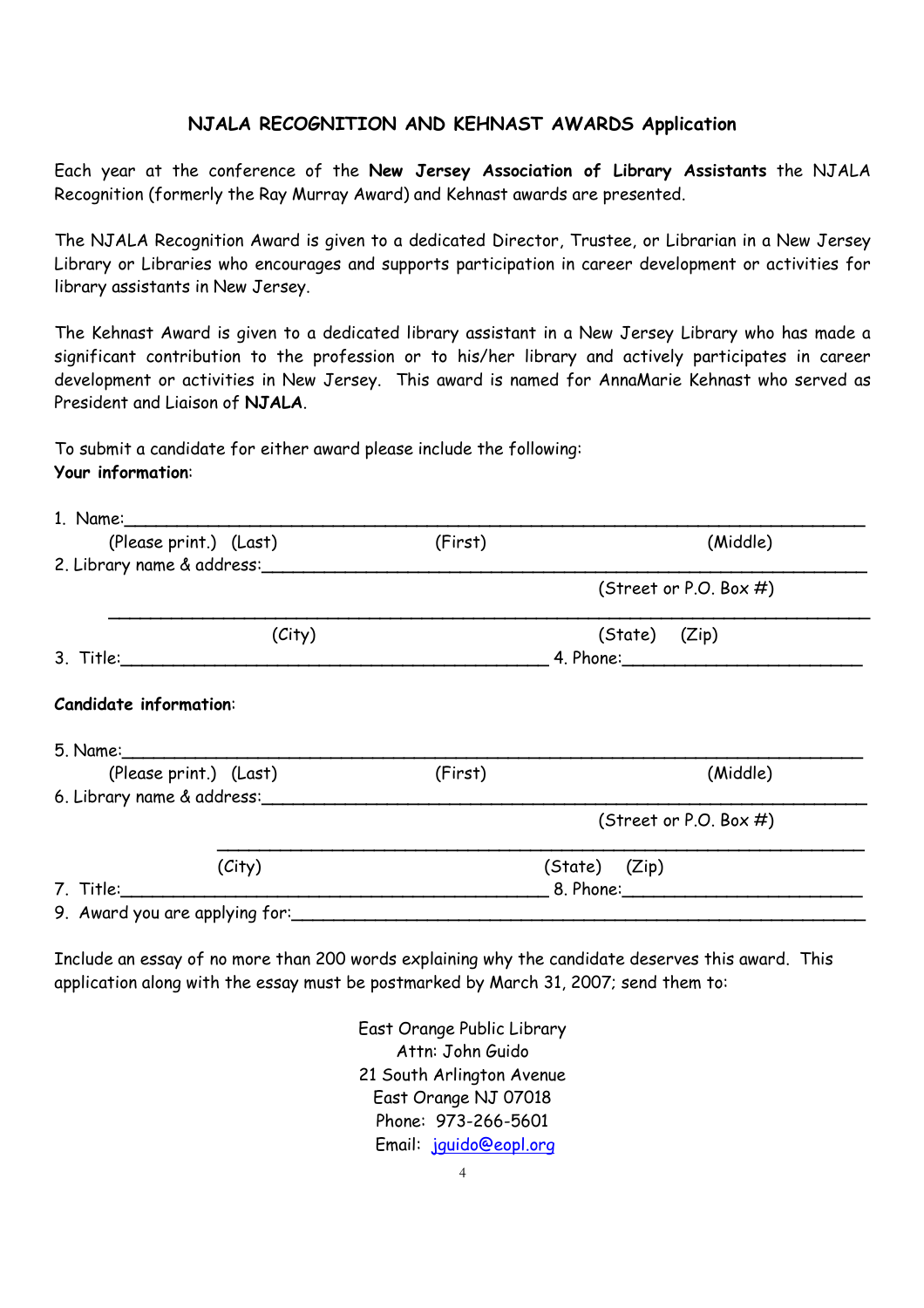## **News from the West Coast**

#### **Online Continuing Education**

### **Degree/Certificate Applicable Courses**

For a number of years Linda Porter served on the NJALA Executive Council as our Liaison. Before Linda retired she left us an announcement about Cuesta College. This article will probably reach you too late for enrollment for the spring 2007 semester, but you might want to keep the information for future use.

Cuesta College offers a mature and robust program in Library/Information Technology both for those wishing to enter the field or to continue their education within it. Cuesta College is a regionally accredited California Community College and offers an Associate degree in Library/Information Technology. Each of the past two semesters we have enrolled more than 150 students who were taking from 1 to 6 different courses at a time. Our offerings allow students to proceed at their own pace. Some students have completed our required core in two semesters. Four semesters is more typical. Students with heavy work and family responsibilities may take even longer.

Since many of our classes tend to fill early, prospective students are advised to register as early as possible in order to maximize their choices. An online application to the college must be completed and accepted before one can register for classes.

Spring classes begin January 22, 2007. Some classes are already filling up. New and re-entering students can enroll beginning December  $11<sup>th</sup>$ .

Classes with no prerequisite and no on-campus orientation:

ONLINE 1 – Introduction to Online Courses

LIBINF 2 – Introduction to Web Technologies and **Concepts** 

LIBINF 6 – Introduction to the Internet

LIBINF 7 – Web Page Development with HTNL

LIBINF 15 – Technology in the Workplace

LIBINF 18 – Connecting Adolescents to Literature and Libraries

Classes with prerequisites but no on-campus orientation:

LIBINF 4 – Organizing Information (Prerequisite/co-requisite: LIBINF 1)

LIBINF 5 – Library/Information Center Collections (Prerequisite/co-requisite: LIBINF 1)

ENGL 1A – English Composition (Prerequisite: ENGL 50, ENGL 56 or ENGL 65 with a grade of C or better)

Classes with prerequisites and REQUIRED oncampus orientation:

LIBINF 1 – Introduction to Library Services (Prerequisite/co-requisite: Online 10)

LIBINF 14 – Information Technology Internship (Prerequisite/co-requisite: 10 units of required core courses)

CAOA 46 – Beginning Word Processing Microsoft Word

CAOA 64 – Introduction to Database Management Management CIS 10 – Introduction to Computer Applications

For more program information visit our course website \_http://library.cuesta.edu/libinf\_ or call Kathy DeCou at 805-546-3190.

♦ ♦ ♦ ♦ ♦ ♦ ♦



for the next

 *NJALA Quarterly Review* is April 2, 2007.

**Feel free to send your articles or other information anytime before this date.** 

*NJALA Quarterly Review*

Editor Annette Tyler Morristown & Morris Township Public Library 1 Miller Road, Morristown NJ 07960 973-538-3473 FAX 973-267-4064 E-mail: tyler@main.morris.org